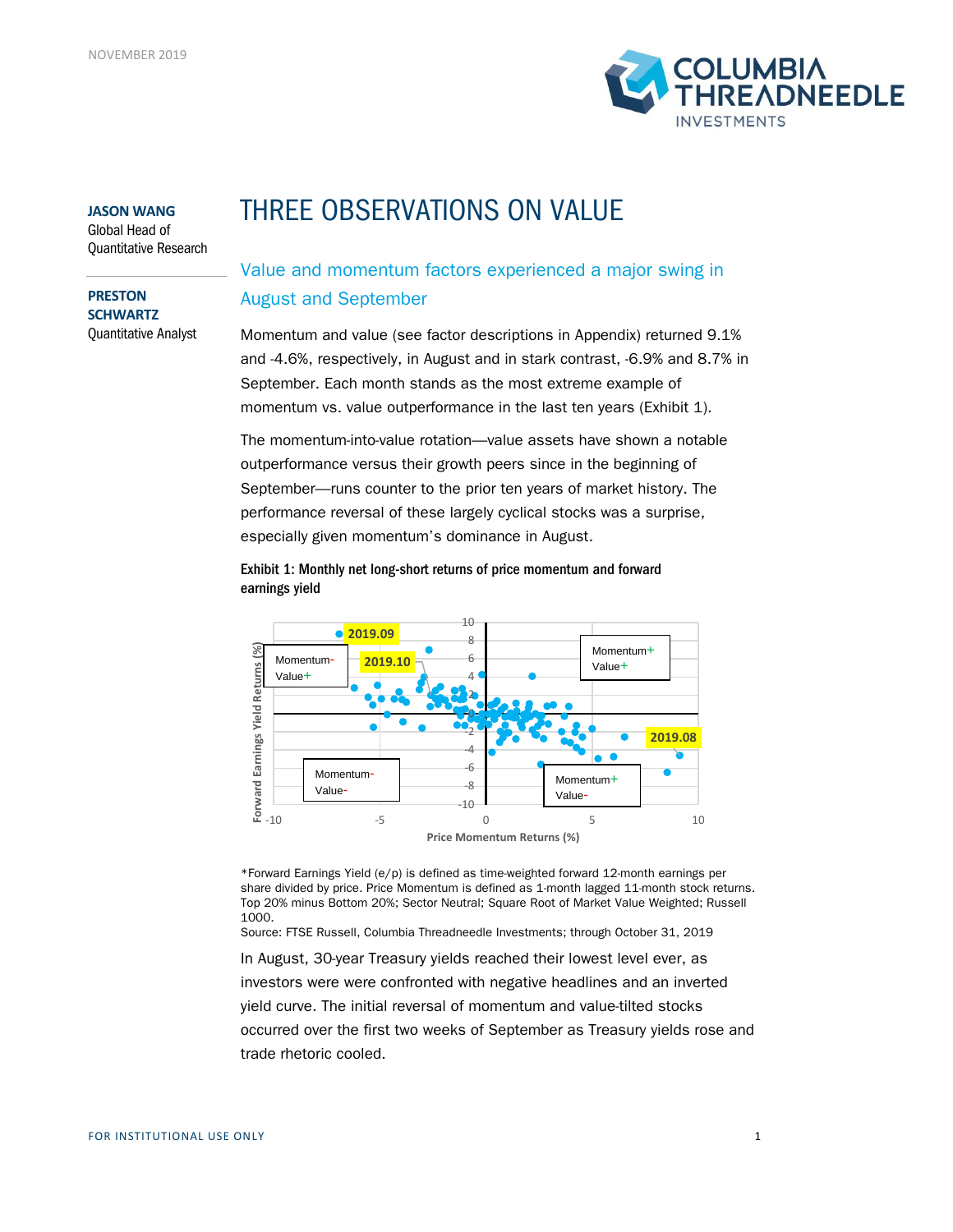## In recent years, value stocks have tracked the yield curve much more closely.

The August-September rotation encapsulated the impact of macroeconomic factors on investor behavior. Investors had become far too cautious, abandoning cheap, cyclical, i.e. undervalued, stocks. When subsequent data turned out not quite as bad as feared---a sentiment which carried through October----the trade reversed, as did the direction of bond yields. Once it started to turn, the rotation occurred in an extremely rapid and dramatic fashion.





\*Yield curve is treated as 10-Year Treasury - 3-Month T-Bill yield spread. Factor return spread was calculated within the Russell 1000 universe.

Source: Bloomberg, Columbia Threadneedle Investments; through October 31, 2019

As indicated in Exhibit 2 above, the recent resurgence of value followed the positive separation of the 3-month/10-year Treasury yield spread. Certainly, the yield curve has widened in prior periods, but the value/growth spread did not react in the same way in these instances. The flat or inverted yield curve spread this year has put added significance on yield increases, whose effects are amplified in a low-rate environment.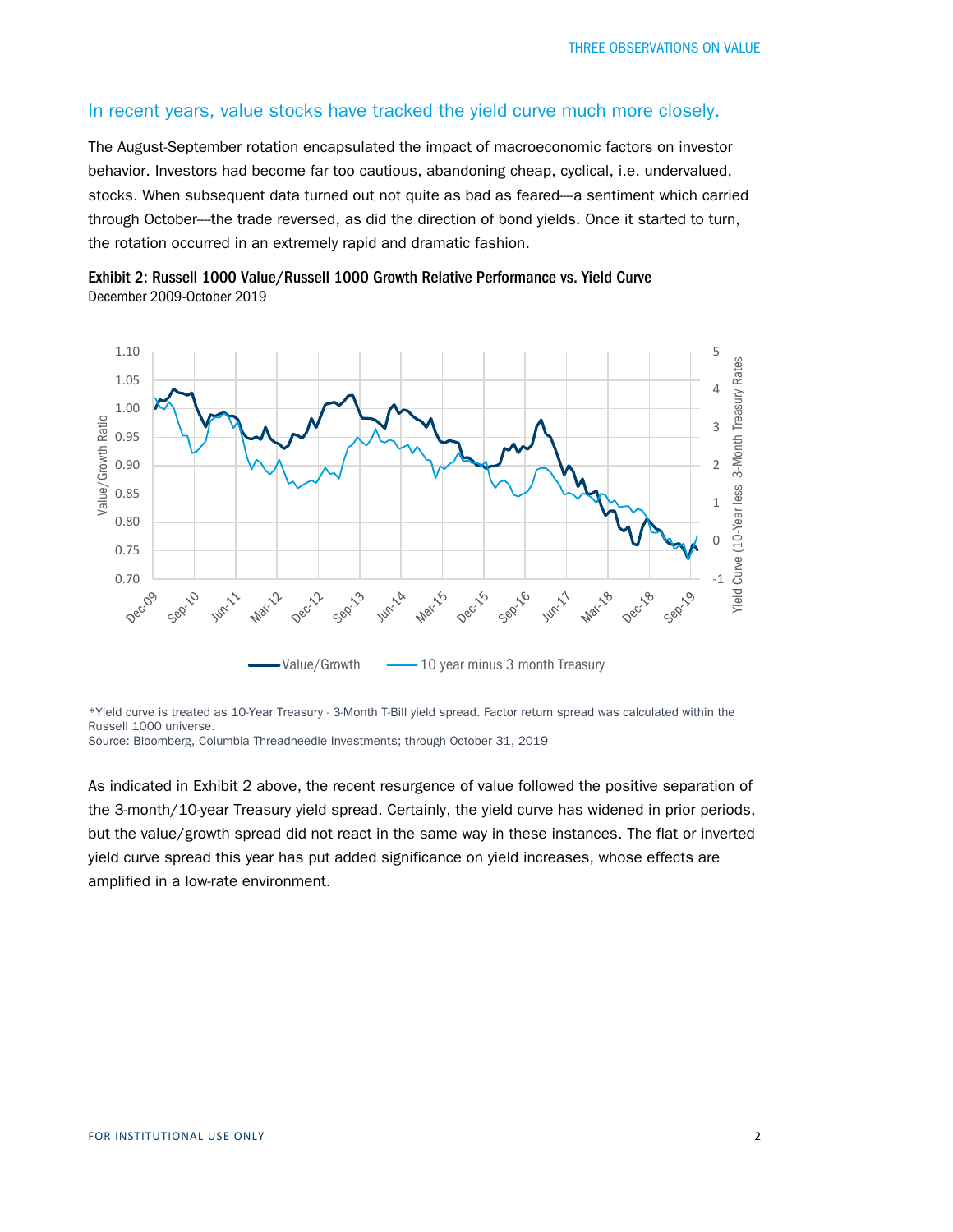Many theorize value factors respond to yields, or that yields reflect value. We believe that, rather than driving each other, value and yields are responding to the same underlying economic catalysts.

We know yield movements are a risk barometer. As the direction of the economy becomes more uncertain, investors tend to become more risk-averse and will seek U.S. Treasuries to hedge equity risk exposure, driving yields on the long end down. Yields and value both responded to improved economic expectations in September.

Exhibit 3: Forward Earnings Yield Cumulative Quintile Spreads vs. Yield Curve



Forward Earnings Yield Cumulatively Summed Spread (Left) - Yield Curve (10-year T-Note - 3-month T-bill)

\*Yield curve is treated as 10-Year T-Note less 3-Month T-Bill yield spread. Factor return spread was calculated within the Russell 1000 universe.

Source: Bloomberg; Columbia Threadneedle Investments

A direct measure of the economy is the Institute for Supply Management's Purchasing Managers Manufacturing Index (PMI). The PMI manufacturing data tracks yield curve movements and reinforces the argument that value will respond positively to improving economic conditions. Using forward earnings yield as a proxy for value we can see an established relationship between the strength of the U.S. economy and value factor's performance (Exhibit 4).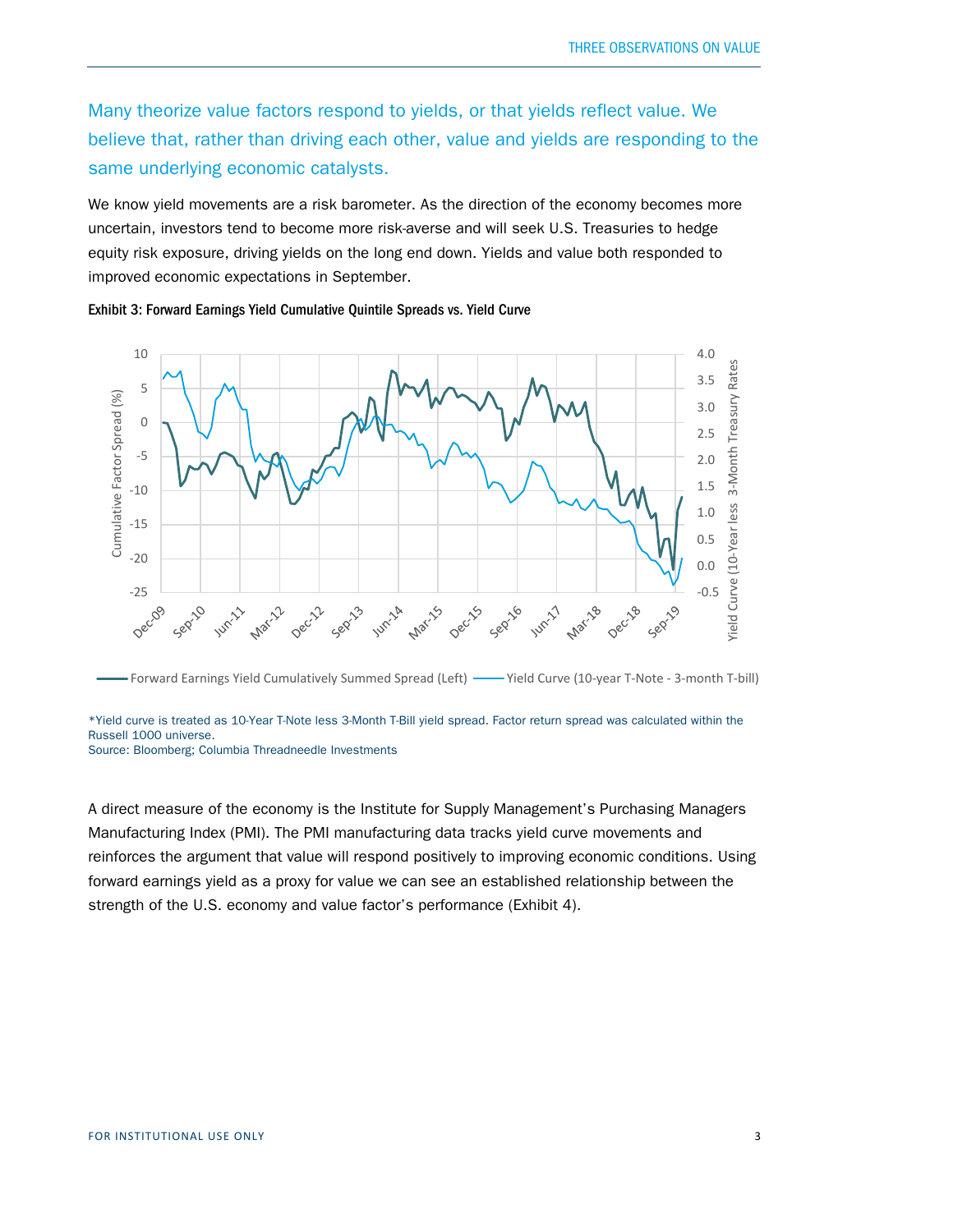

Exhibit 4: Forward Earnings Yield Cumulative Quintile Spreads vs. PMI Manaufacturing Index December 1990-October 2019

Factor return spread was calculated within the Russell1000 universe. Source: Bloomberg; Columbia Threadneedle Investments

The revival of value that occurred in the first two weeks of September was an immediate response to improving sentiment surrounding the American economy. Reduced trade tensions and improving economic data should underpin value's long-term efficacy and bolster the argument that value will follow the path of improved economic certainty. We expect, at the same time, rates will respond to various measures of economic productivity. Whereas many theorize that value responds to yields, or that yields reflect value, we argue that value and yields are reacting, somewhat independently, to the same underlying economic dynamics. We can observe and respond to these dynamics, but they are difficult to anticipate. For many years the market environment has been defined by a growth orientation and low rate conditions, where value was hard to extract. Even if those conditions continue their reversal, exogenous market factors continue to weigh on the potency of value factors and reinforce the importance of style diversification.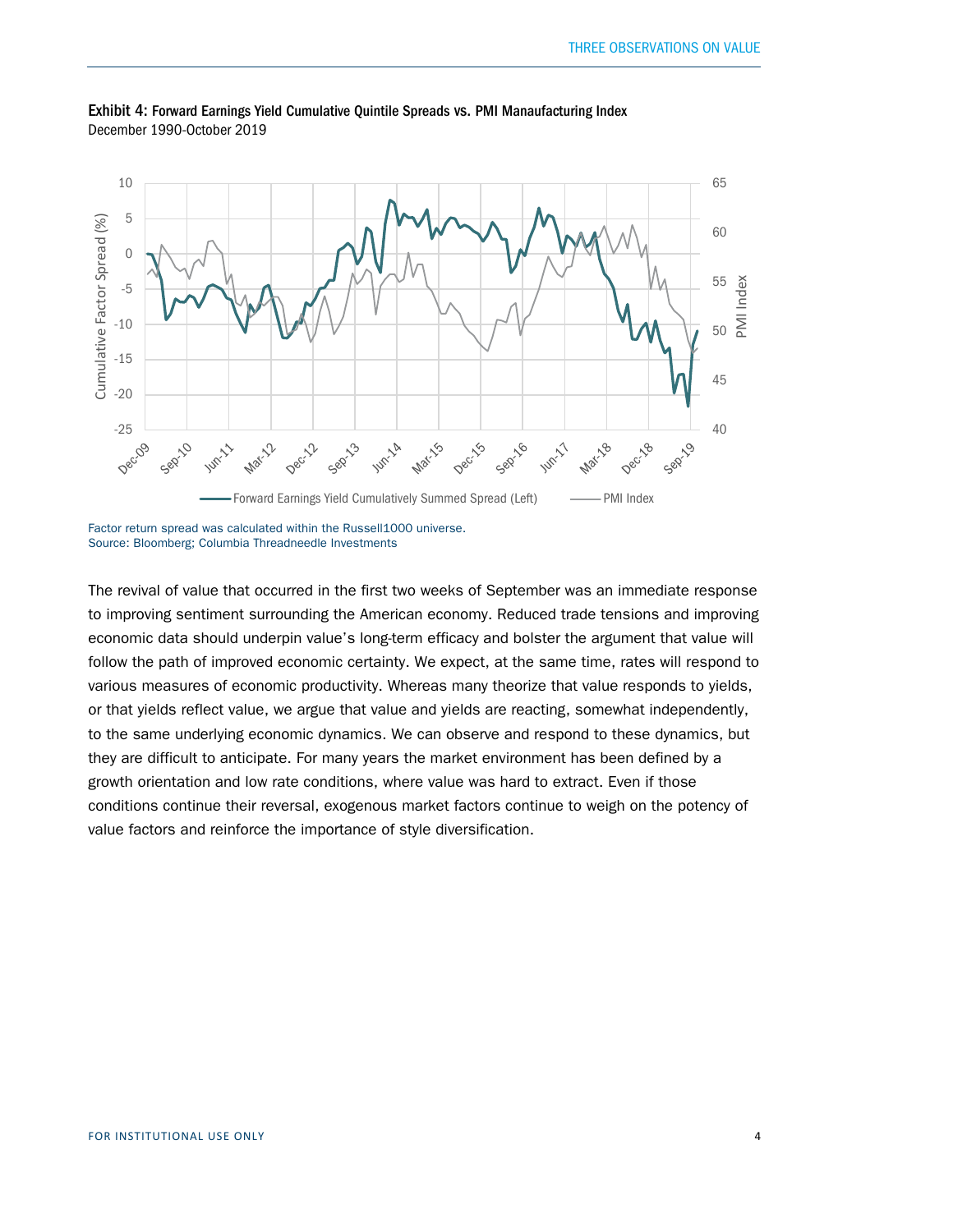#### **APPENDIX**

#### **Factor Descriptions**

| <b>Name</b>                                       | <b>Description</b>                                                                                                                                                      |
|---------------------------------------------------|-------------------------------------------------------------------------------------------------------------------------------------------------------------------------|
| <b>Price Momentum</b>                             | Price Momentum is defined as 1-month lagged 11-month stock<br>returns. Top 20% minus Bottom 20%; Sector Neutral; Square Root<br>of Market Value Weighted; Russell 1000. |
| Forward Earnings Yield (e/p)<br>Earnings to Price | Time-weighted forward 12-month earnings per share divided by<br>price: Russell 1000.                                                                                    |

BLOOMBERG® is a trademark and service mark of Bloomberg Finance L.P. and its affiliates (collectively "Bloomberg").

BARCLAYS® is a trademark and service mark of Barclays Bank Plc (collectively with its affiliates, "Barclays"), used under license. Bloomberg or Bloomberg's licensors, including Barclays, own all proprietary rights in the Bloomberg Barclays Indices. Neither Bloomberg nor Barclays approves or endorses this material, or guarantees the accuracy or completeness of any information herein, or makes any warranty, express or implied, as to the results to be obtained therefrom and, to the maximum extent allowed by law, neither shall have any liability or responsibility for injury or damages arising in connection therewith.

#### **Past performance does not guarantee future results.**

The illustrations here are not intended to be representative of the performance of any particular investment. Such information has inherent limitations and may not be indicative of future results. It is important to keep in mind that no formula, model or tool can in and of itself be used to determine which securities to buy or sell, or when to buy or sell them.

The views expressed are as of the date given, may change as market or other conditions change and may differ from views expressed by other Columbia Management Investment Advisers, LLC (CMIA) associates or affiliates. Actual investments or investment decisions made by CMIA and its affiliates, whether for its own account or on behalf of clients, may not necessarily reflect the views expressed. This information is not intended to provide investment advice and does not take into consideration individual investor circumstances. Investment decisions should always be made based on an investor's specific financial needs, objectives, goals, time horizon and risk tolerance. Asset classes described may not be suitable for all investors. Since economic and market conditions change frequently, there can be no assurance that the trends described here will continue or that any forecasts are accurate. Information provided by third parties is deemed to be reliable but may be derived using methodologies or techniques that are proprietary or specific to the third-party source.

This document and the information contained herein is for informational purposes only and should not be considered a solicitation or offer of any investment product or service to any person in any jurisdiction where such solicitation or offer would be unlawful.